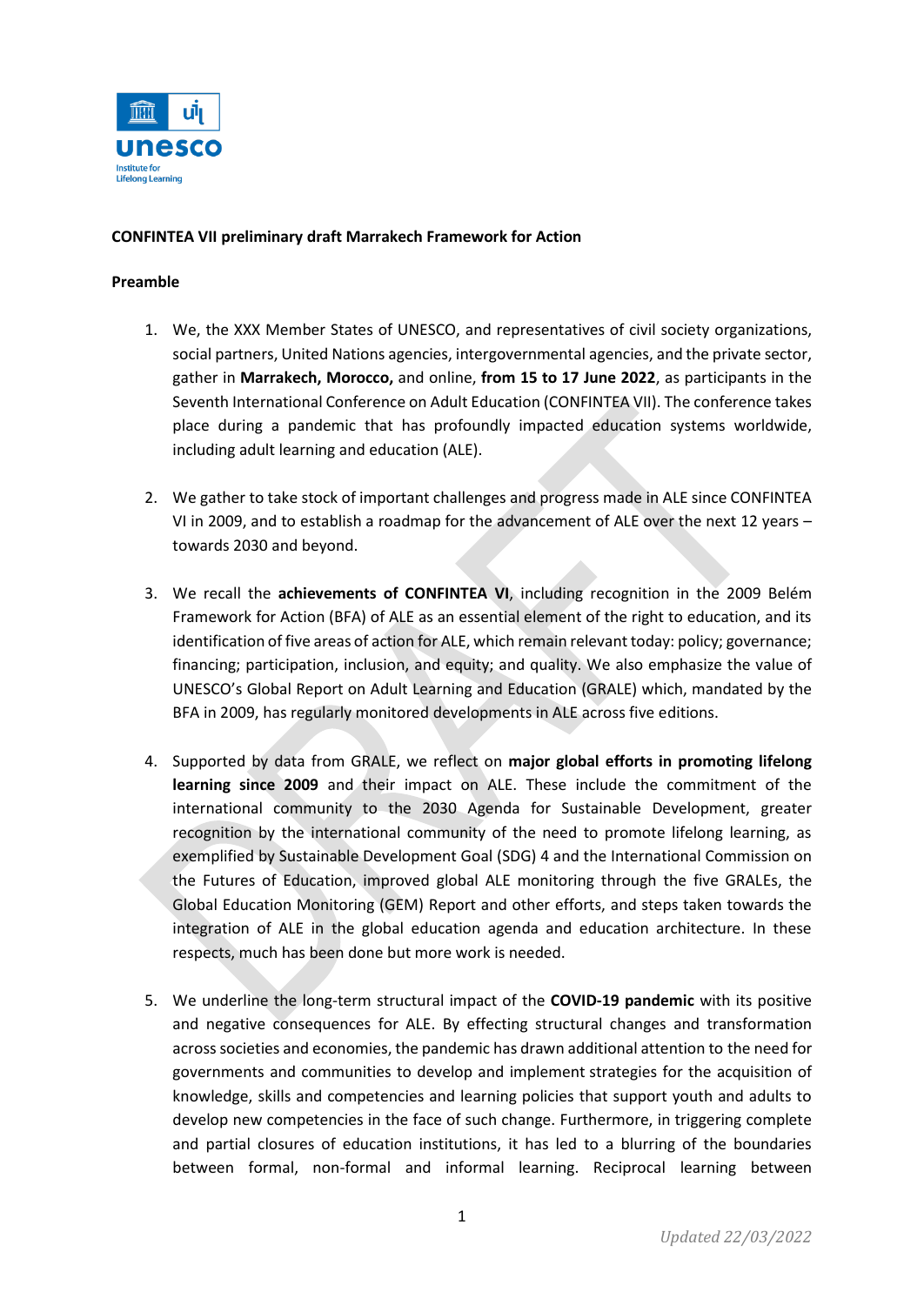

schoolchildren, siblings and parents has increased, bringing the value of family and intergenerational learning into sharp focus.

- 6. We recall the **2030 Agenda for Sustainable Development**, adopted by the United Nations (UN) General Assembly in 2015, and are committed to achieving the 17 Sustainable Development Goals (SDGs). We recognize that lifelong learning is critical to all 17 goals and, as a core dimension of lifelong learning, ALE is indispensable to their achievement, thus supporting a learning society. We especially reaffirm our commitment to SDG 4, through which Member States have committed to 'ensure inclusive and equitable quality education and promote lifelong learning opportunities for all'. We recall the **Berlin Declaration on Education for Sustainable Development** adopted in May 2021 and invite adult learners to help achieve its 16 recommendations. We also acknowledge the report from the International Commission on the Futures of Education (UNESCO, 2021), *[Re-imagining our](https://unesdoc.unesco.org/ark:/48223/pf0000379707)  [futures together: A new social contract for education,](https://unesdoc.unesco.org/ark:/48223/pf0000379707)* which asserts the right to quality education for every child, youth and adult, and advocates for the transformational potential of education and learning as a contribution to a sustainable future.
- 7. We uphold the **[Recommendation on Adult Learning and Education](https://unesdoc.unesco.org/ark:/48223/pf0000245179) (RALE)**, adopted by UNESCO's General Conference in 2015, including its definition of ALE<sup>1</sup> and identification of three key fields of learning: literacy and basic skills; continuing education and vocational skills; and liberal, popular and community education and citizenship skills.
- 8. We reaffirm that **ALE is a key component of lifelong learning<sup>2</sup>** , noting that ALE policies and practices apply to a wide range of ages, education levels, learning spaces and modalities, and recognizing that lifelong learning is the major engine of a learning society at different levels, involving individuals, families, organizations, workplaces, neighbourhoods, cities, and regions.

<sup>1.</sup> 'Adult education is a core component of lifelong learning. It comprises all forms of education and learning that aim to ensure that all adults participate in their societies and the world of work. It denotes the entire body of learning processes, formal, non-formal and informal, whereby those regarded as adults by the society in which they live, develop and enrich their capabilities for living and working, both in their own interests and those of their communities, organizations and societies. Adult learning and education involve sustained activities and processes of acquiring, recognizing, exchanging, and adapting capabilities. Given that the boundaries of youth and adulthood are shifting in most cultures, in this text the term "adult" denotes all those who engage in adult learning and education, even if they have not reached the legal age of maturity'. (Recommendation on Adult Learning and Education, 2015, p. 6)

<sup>2.</sup> 'In essence, lifelong learning is rooted in the integration of learning and living, covering learning activities for people of all ages (children, young people, adults and elderly, girls and boys, women and men) in all life-wide contexts (family, school, community, workplace and so on) and through a variety of modalities (formal, non-formal and informal) which together meet a wide range of learning needs and demands. Education systems which promote lifelong learning adopt a holistic and sector-wide approach involving all sub-sectors and levels to ensure the provision of learning opportunities for all individuals'. (Education 2030 Framework for Action, UNESCO 2015, p. 30, footnote 5)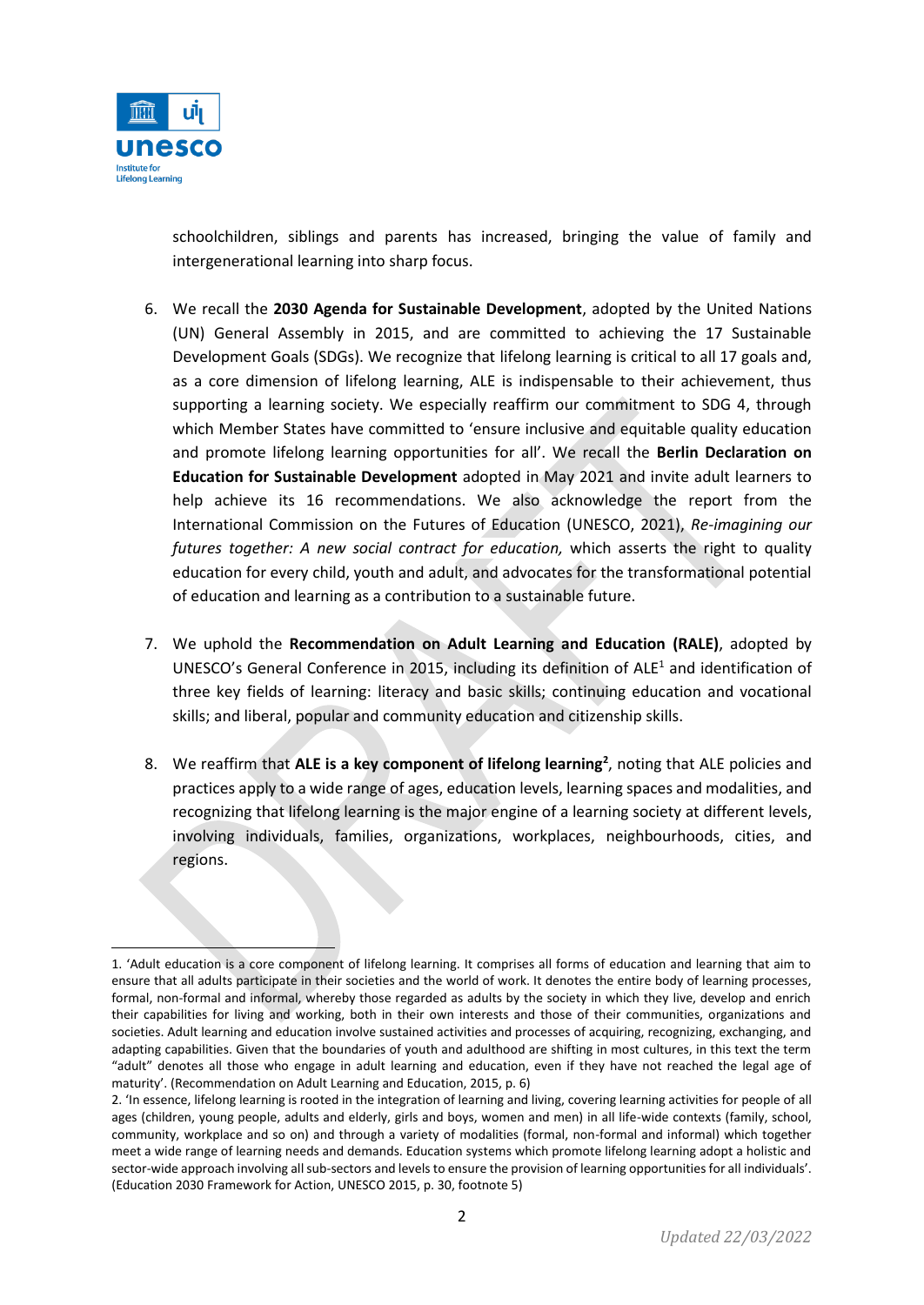

- 9. We strongly affirm education, including ALE, as a human right, a commitment which is critical in understanding and framing education as a public endeavour and a common good, as asserted by the International Commission on the Futures of Education.
- 10. We also recognize the continued, rich, and diverse contributions of the **international ALE community**, including a broad set of governmental and non-governmental stakeholders, and recent efforts to support the organization of CONFINTEA VII, including participation in regional and sub-regional preparatory conferences, the outcome documents of which, alongside the BFA, GRALE, RALE, and UNESCO's *Re-imagining our futures together* report, have provided the basis for this framework for action.

# **Principles and priority areas**

- 11. While recognizing that the priority areas of the Belém Framework for Action remain relevant, we have a unique opportunity to reflect on emerging challenges and new opportunities to promote **ALE within a lifelong learning perspective** in order to achieve sustainable development and fulfil the promise of peace that lies in UNESCO's constitution.
- 12. Building a new social contract: Inspired by the findings and proposals of *Reimagining our futures together*, we recognize the key **role of ALE in creating humanistic responses** based on human rights, ethical principles, the mobilization of collective intelligence and an open dialogue informed by interdisciplinary knowledge. At a time when societies are threatened by rising fanaticism and violent extremism, growing distrust in science and rising inequalities within and between countries, ALE can constitute a powerful policy response to consolidate social cohesion, secure peace, improve cultural understanding, eliminate all types of discrimination and promote peaceful living together and active and global citizenship.
- 13. **Recognizing literacy as** the foundation of lifelong learning: In spite of remarkable progress during the past decades, including in women's literacy, many countries still struggle to reach adequate literacy levels, including digital literacy. While the benefits of literacy for individuals, families, communities, societies, and the planet are well documented, adult literacy has not received sufficient policy attention and financial support. We are therefore determined to establish legal and policy frameworks that promote participatory governance and coordinated partnerships, at all levels and across sectors, that uphold the right to participation in literacy provision, especially for women and those who have been excluded, with increased emphasis on addressing low levels of literacy through a range of support measures starting in early childhood.
- 14. Preparing adults for the **future of work**: Demographic shifts, the fourth industrial revolution, globalization and climate change are deeply transforming the economy and the labour market.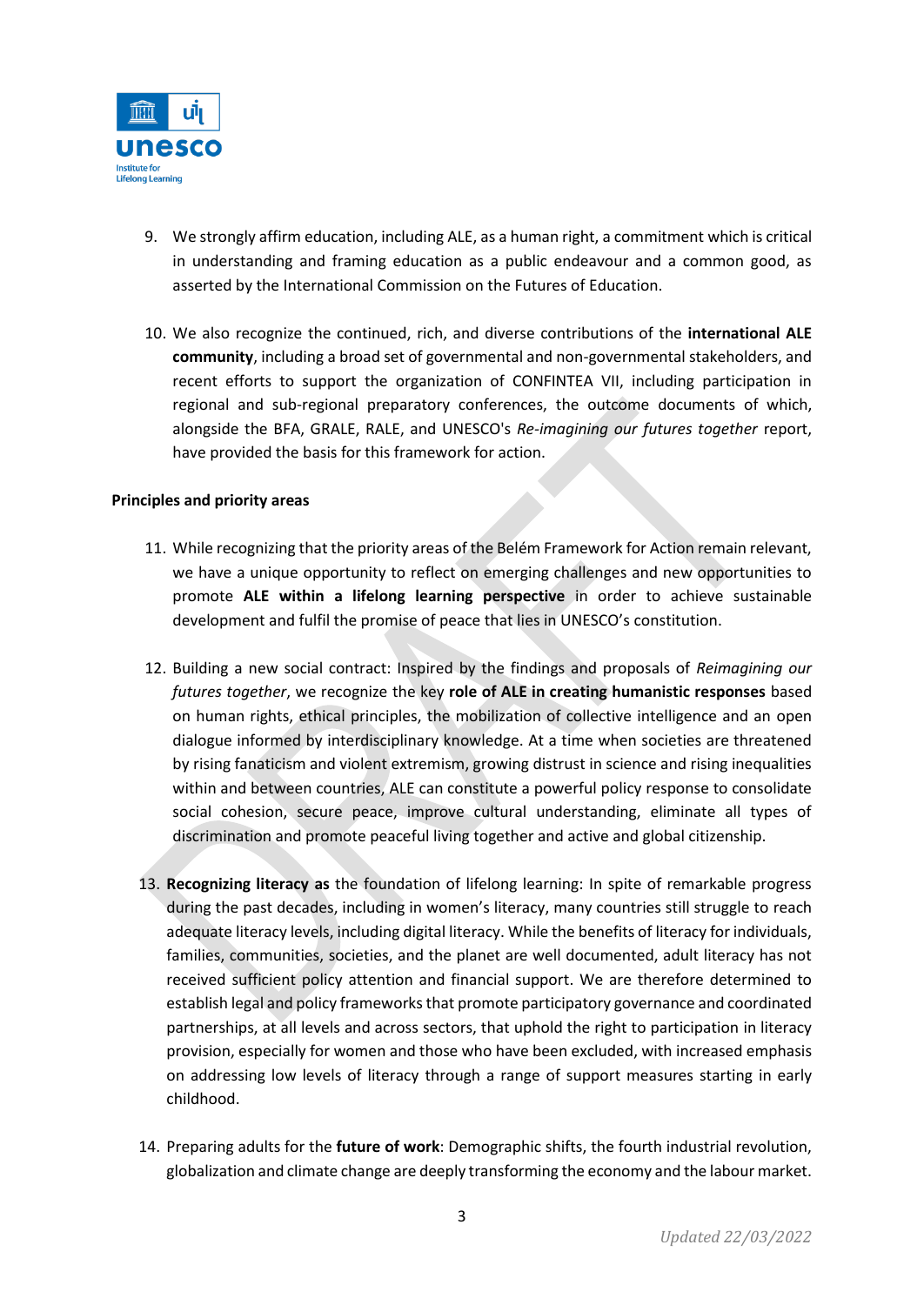

These transformations have major implications for the nature of work, the employment structure, the content of jobs and the competencies and skills required. The linear educationwork transition that was the dominant pattern for decades is becoming less relevant as, increasingly, adults follow complex trajectories over their working life. In this context, the task of ALE, through the shared responsibility of stakeholders, is to provide, in a flexible way, equitable acquisition of relevant knowledge, competencies and skills throughout the life course, including through online personalized learning. Demographic trends also indicate that the life-expectancy of people across the globe continues to rise, contributing to the emergence of an ageing world. As, in an increasing number of countries, a large portion of the population will not be in work, we must adapt the nature of ALE, with more focus on preparing older adults for socially rewarded post-work activities, and more emphasis on well-being and enjoyment of personal and social life. Moreover, the transformation of the economy required to achieve carbon neutrality and protect the environment will create an urgent need to reskill adults who are already in the labour market.

- 15. Promoting adult learning in **digital environments**: Technology is introducing important changes in the ways in which adults learn and are taught, as well as in the competencies and skills needed. It has become a powerful facilitator and a catalyst of individual learning. While technology can be a driver of progress in education, it can also create new barriers to access make social or collective learning more challenging, widen existing social divides and create new ones. This has implications for how adults engage as active members of society, and increases the importance of critical thinking, communication, empathy and social skills when navigating online environments to counteract misinformation, disinformation and 'fake' news. Building effective strategies, policies and instruments, bridging the digital gaps, increasing access, addressing power relations in the web, and preventing the abuse of technology, are all critical in establishing the transformative and emancipatory power of ALE. Effective digital pedagogies also require new models of teaching and learning in presence, at distance and in blended formats.
- 16. Unlocking the potential of adult learning and education for **climate action**: Climate change represents a huge threat for humanity as well as for other species. It forces us to question current production models, invent new industries and accept moral responsibility for future generations, recognizing that caring for the planet must become a global imperative. ALE must be part of this green transformation. It gives youth, adults and older people an understanding of the issue, raises their awareness and equips them with the knowledge and agency needed to adapt to climate change and mitigate its impact. Hence, ALE can play an important role in empowering adult and older citizens so that they become role models for children and change agents at local, national and global levels.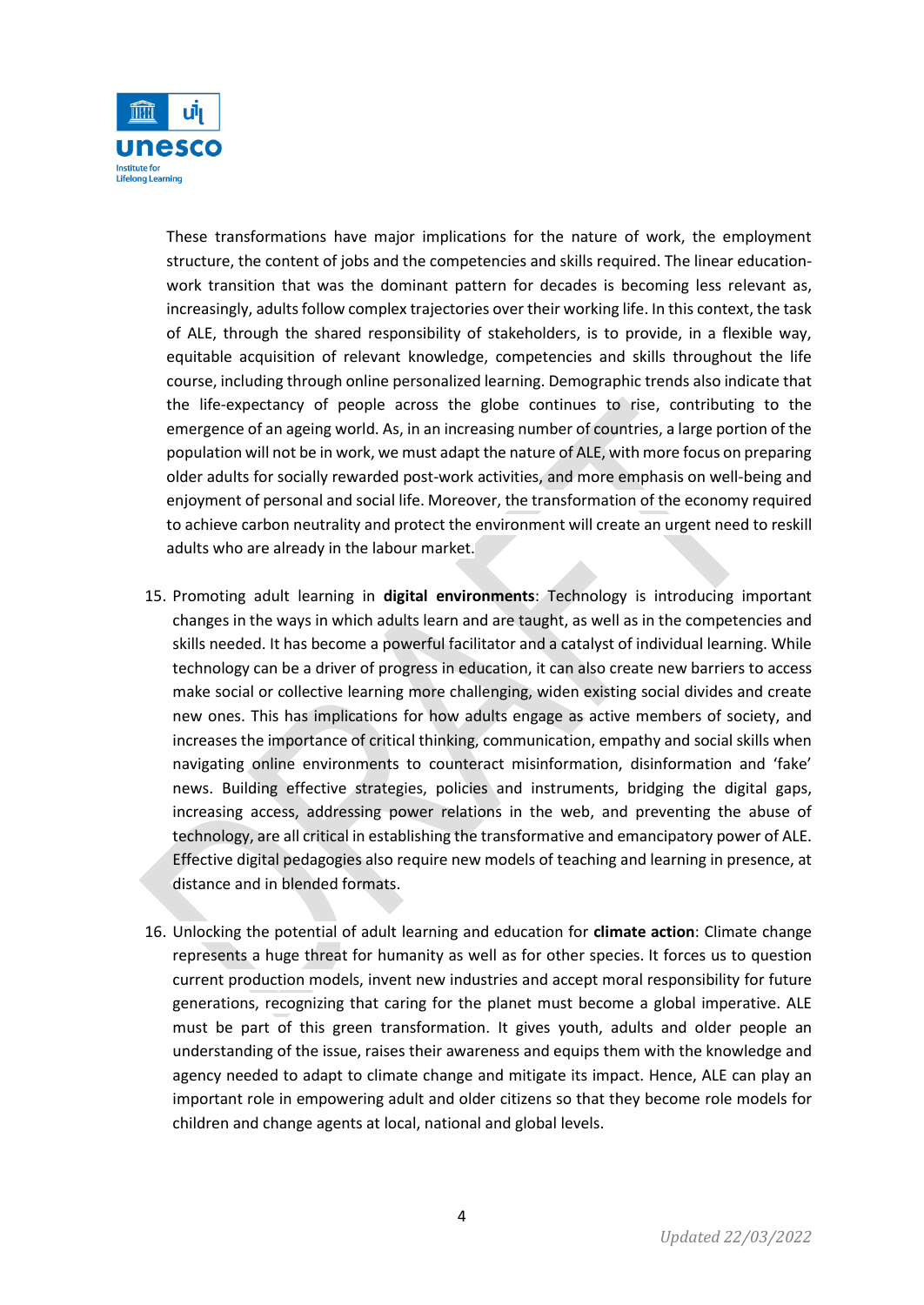

17. Creating a **culture of lifelong learning**: Lifelong learning will be key to addressing the challenges faced by humanity, from the climate crisis to technological and demographic change, not to mention those posed by the COVID-19 pandemic and the inequalities it has exacerbated. To achieve this, a holistic approach is needed, encompassing all types of ALE (formal, non-formal and informal), and all sectors and fields, various learning sites and diverse learners' groups. Thus, a learning environment needs to be created, where education and lifelong learning for young and old, are established as a public endeavour that serves not only the world of work but also individual wellbeing and the common good.

### **Action recommendations for transformative ALE**

### Establishing frameworks and governance arrangements

- 18. Recognizing the need for a renewed social contract for education, we commit to taking steps to establish individual learning entitlements and invite UNESCO to explore ways to establish a right to lifelong learning. This new right will require specific legislation, the development and implementation of comprehensive and gender-responsive policies, and sufficient funding. Policymaking geared towards the right to lifelong learning should be led by national governments, creating the conditions for a culture of lifelong learning that is adapted to each Member State.
- 19. We commit to supporting the creation of multi-sectoral national platforms for the governance of ALE, with shared responsibility in delivering education and in facilitating these spaces. Actors include relevant government ministries, civil society organizations, private sector, academia and ALE providers to facilitate coordination across sectors and agencies, develop inclusive lifelong learning policies and improve access to learning, including through the recognition of a wide range of skills and competencies as learning outcomes. Better access to and recognition of programmes will encourage youth, adults and older citizens to participate in learning. We also underline the importance of dialogue with social partners, which constitutes a critical dimension of governance in many countries, particularly in terms of continuing professional development.

### Redesigning systems for ALE

20. Recognizing the increasing diversity of ALE providers resulting from the emergence of complex learning ecosystems, we commit to strengthening the role of governments in establishing mechanisms and allocating financial and human resources to support structures for ALE and to regulate, incentivize, stimulate, coordinate and monitor ALE as a public and common good.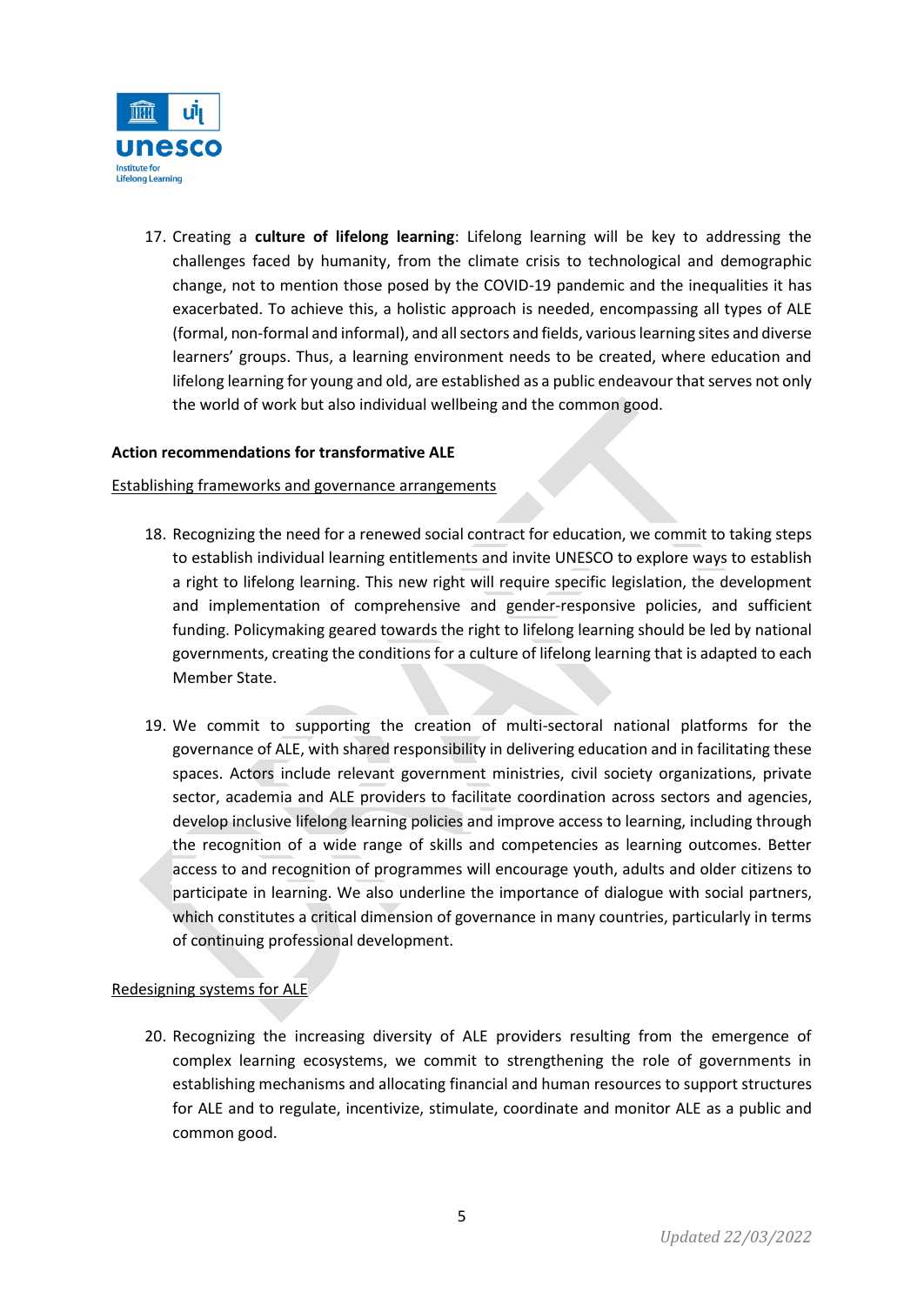

- 21. We commit to strengthening ALE at the local level, as a strategic dimension for planning, design and implementation for learning programmes, and for supporting and (co-)funding training and learning initiatives such as community learning centres. We recognize the diversity of learning spaces, such as those in technical and vocational education and training (TVET) and higher education institutions, libraries, museums, workplaces, public spaces, art and cultural institutions, sport and recreation, peer groups, family and others. This means reinforcing the role of sub-national governments in promoting lifelong learning for all at the local level by, for example, pursuing learning city development, as well as fostering the involvement of local stakeholders, including learners.
- 22. Furthermore, in keeping with our commitment to create flexible learning pathways within and between types of vocation, we commit to implementing the validation and accreditation of non-formal and informal learning wherever appropriate and relevant to integrate broader sections of the population into an open and flexible education and training system. Establishing flexible learning pathways is key to allow mobility between different programmes and for learners to choose their learning trajectories according to their talents and interests, taking advantage of the opening up of bridges across sub-systems.

### Ensuring quality of learning

- 23. We stress the key role of teachers and educators in adult learning and education. We therefore commit to implementing policies and strategies to further professionalise ALE through initial, in-service and continuing training for adult educators – teachers, facilitators, instructors, guides and others – and by improving their working conditions and status, including professional development trajectory. Doing so will be vital in tackling the current lack of qualified teachers in ALE and the scarcity of programmes and institutions to train professionals. We further identify the development of ALE teacher standards as a strategic avenue for professionalization and enhanced quality.
- 24. In line with the Futures of Education report, we commit to valuing pedagogies of cooperation, which highlight the importance of learning as a social process, and, in light of the SDGs, increasingly also, between people and the planet. While the use of technologies in ALE is increasingly important, such use always needs to be critically assessed to ensure that it meets the needs of individuals and society.
- 25. We will also commit to continuing to promote relevant, non-discriminatory and gendersensitive curricula and learning materials that will incorporate emerging fields of learning such as citizenship education, education for sustainable development, education for health and well-being, and digital skills.
- 26. To enhance the quality of ALE we commit to supporting forms of research and evaluation that are congruent with ALE's participatory principles in that they involve learners in activities that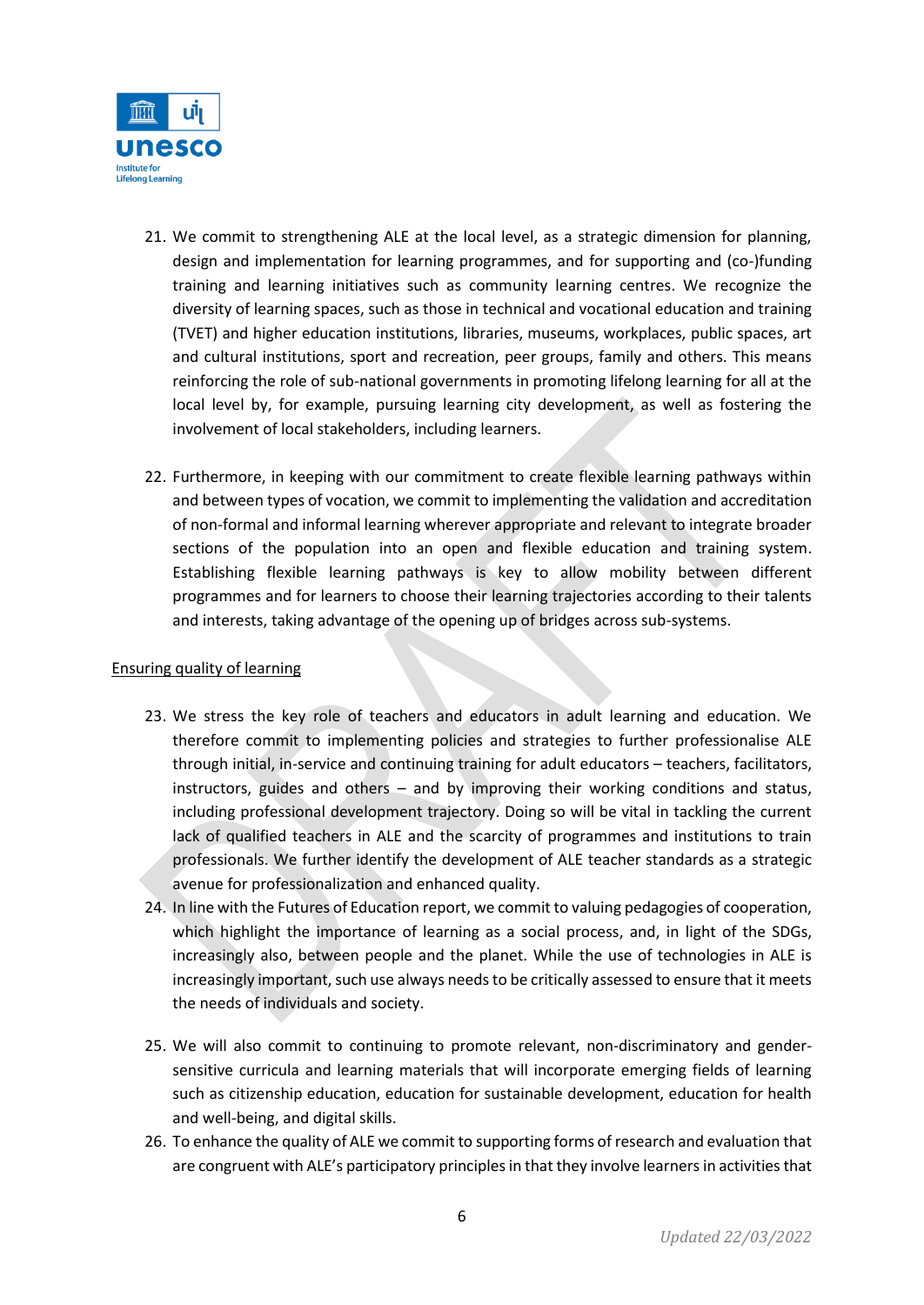

are meaningful and relevant to their day-to-day lives. Co-construction processes and participatory research are particularly suitable to enabling ALE teachers, designers and participants to jointly assess the effects, strengths and areas of improvement of the programmes developed.

# Increasing funding

- 27. We commit to increasing public funding and resource mobilization for ALE. As a component of lifelong learning, ALE funding must involve the contribution of a wide diversity of stakeholders, various ministries, employers and other private actors, local governments and learners. Such funding formulae must combine regular budgetary commitments with other forms of funding, including blended financing, and mechanisms to provide individual entitlements to lifelong learning, particularly financial support to marginalized groups. We are determined to increase public spending on education in accordance with country contexts to meet the international benchmarks of allocating 4–6% of GDP and/or 15–20% of total public expenditure to education, including at least 4% for ALE.
- 28. Considering the role that international cooperation plays in reaching an appropriate level of funding for ALE and bearing in mind the potential contribution of ALE to all 17 SDGs, we call for a broadening of the scope of global mechanisms for financing development cooperation in education, so that they include ALE. Following the spirit of the 2030 Agenda, we also call on existing global funds for education, specifically the Global Partnership for Education and Education Cannot Wait, to include ALE in strategies, priorities and financing, and in the support, they provide to their partner countries.

### Promoting inclusion

- 29. We commit to placing diversity, including linguistic diversity, inclusion and equity at the heart of our endeavours, recognizing them as a priority in increasing motivation and participation in and access to ALE among marginalized or disadvantaged individuals, vulnerable groups and communities. This commitment derives from the reaffirmation of education as a human right, which includes the right to participation as an enabler of empowerment, and active and global citizenship.
- 30. We commit to establishing and implementing reliable, valid, transparent and accessible gender-sensitive information systems for ALE, allowing the tracking of progress in participation with a focus on under-served populations, as well as facilitating the exchange of knowledge between government and non-governmental institutions, academia, civil society and, at the international level, between Member States.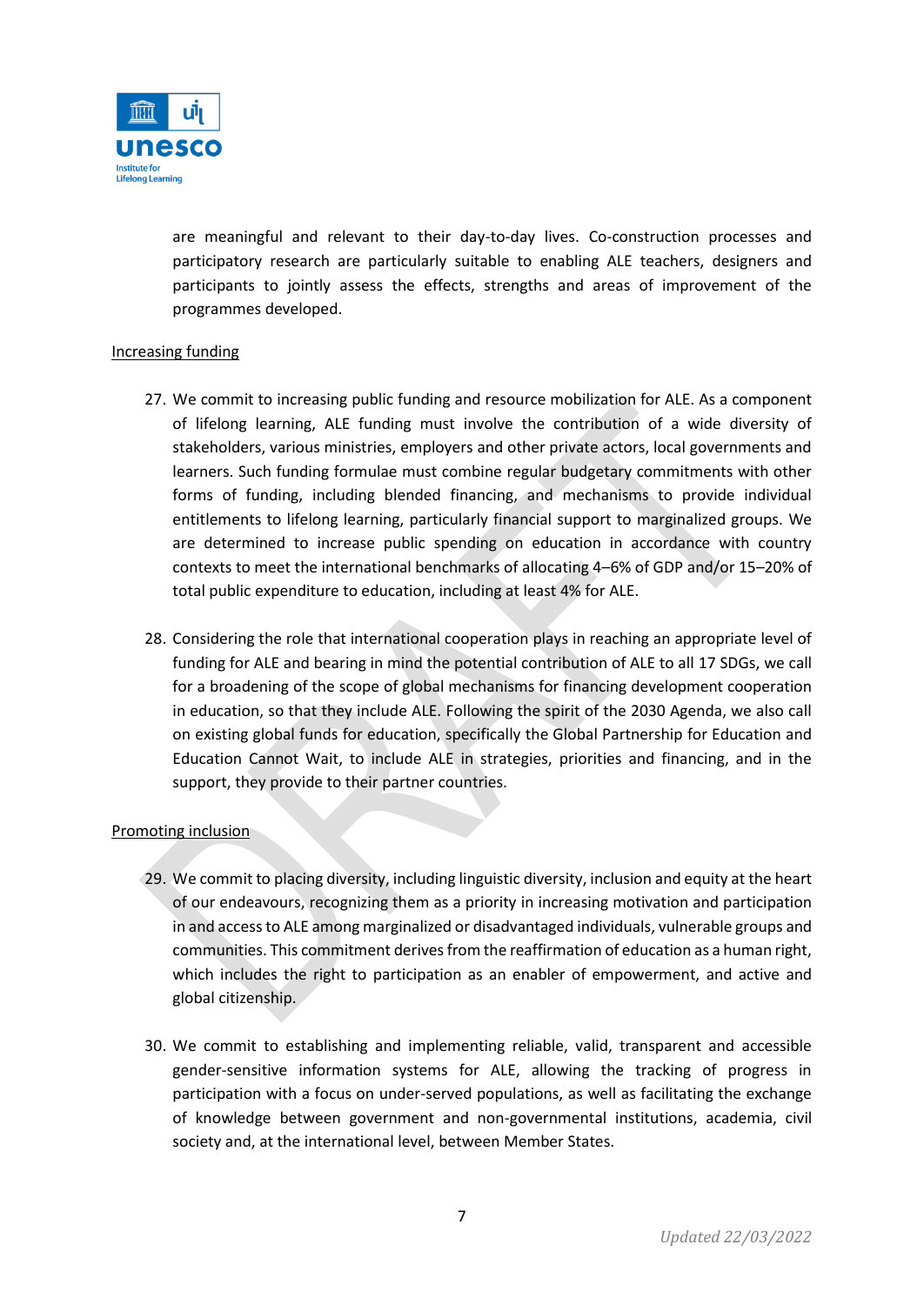

### Expanding learning domains

- 31. We commit to redoubling our efforts to envision and implement literacy as a foundation for adult learning and education for the future, by identifying persistent literacy challenges, calling for expanded notions of literacy as key to the future of humanity, and identifying areas for action and improvement for youth and adult literacy. These areas include establishing comprehensive gender-responsive, cross-sectoral and inclusive literacy policies and policy implementation strategies, understanding why and how to develop literacy and numeracy skills and competencies, as well as other foundational skills, and using comprehensive and reliable evidence and data to justify public and other investments in literacy.
- 32. We recognize the workplace as an important learning site. Establishing a culture of lifelong learning at work is imperative in helping workers to secure and maintain decent work, adapt to new job requirements, and achieve personal development and fulfilment. We also recognize that workplace learning must contribute to building more inclusive and just societies. We therefore commit to promoting social dialogue and to establishing incentive structures for increasing the participation of adults, men and women, in workplace learning.
- 33. With our recent shared experience of the COVID-19 pandemic, we assert the importance of learning for individual and public health. We commit to strengthening these dimensions, thus ensuring that youth and adults are better able to protect their health and improve their individual mental and physical well-being and the health and well-being of their local communities. We further highlight the role of active and global citizenship and media literacy in tackling a range of profound challenges and, therefore, further commit to strengthening citizenship education for adults. In response to the many risks societies are facing around the world (pandemics, violent extremism, armed conflicts, extreme poverty, natural disasters), citizenship education opportunities will cultivate learners' capacities to critically evaluate information (especially fake news, science denial, and misuse of social networks), make informed decisions, develop their agency and contribute significantly to their local communities. Citizenship education also makes learners more resilient in the face of disruptions.
- 34. Recognizing the urgency and centrality of climate action for sustainability, we commit to advancing awareness and knowledge production on the effects of climate change, so that adults can better understand urgent issues of sustainable development and are better able to act as empowered citizens, adapt their consumption pattern and lifestyle and engage actively in initiatives to protect and preserve the environment.
- 35. Recognising the powerful role technology plays in ALE, Member States commit to identifying ways to reduce the digital gap and to promote digital skills, as well as formulating new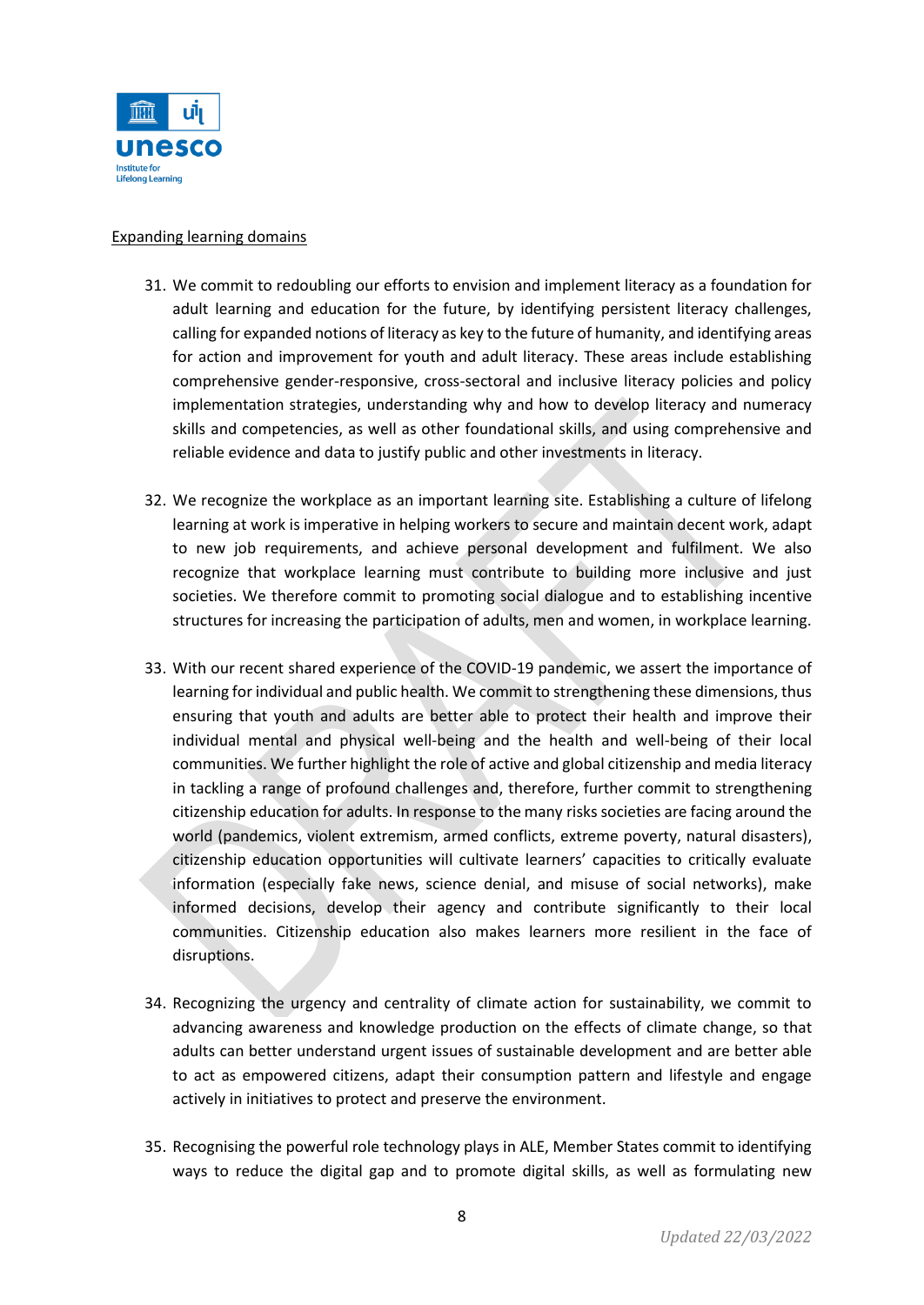

directions for learning alliances building on UNESCO normative instruments that frame access to knowledge (the 2019 *Recommendation on Open Educational Resources* and the 2021 *Recommendation on Open Science*), use of AI (the 2021 *Recommendation on the Ethics of AI*) and connectivity for learning (the 2021 *Rewired Global Declaration on Connectivity for Education*). Hence, alongside promoting blended learning, which is an effective means of reaching out to marginalized people and communities most in need of ALE, we will also provide open education resources for the common and public good and address concerns over equity and inclusion, privacy and ethics in relation to the use of technology for learning.

36. We commit to using the 2030 Agenda for Sustainable Development as a roadmap for the development of transversal skills, recognizing how this agenda brings cohesion and synergy to multifaceted goals of ALE for the years to come. Quality education and lifelong learning, as an integral part of SDG 4, are important mechanisms for implementing not just SDG 4 but many of the other SDGs as well. It is the prerequisite for poverty reduction (SDG 1), health and wellbeing (SDG 3), gender equality (SDG 5) and reduced inequalities (SDG 10), gainful employment and decent jobs (SDG 8), for inclusive, safe, resilient and sustainable cities (SDG 11), for just, peaceful, inclusive, violence-free societies (SDG 16) and for climate action (SDG 13). Furthermore, quality education and lifelong learning are crucial for the realization of other human rights.

### **International cooperation for enactment and monitoring**

- 37. In enacting the commitments contained within this framework for action, and in order to continuously exchange knowledge and good practices and foster peer learning, we commit to ongoing international solidarity and co-operation aimed at improving ALE and promoting lifelong learning.
- 38. We commit to paying specific attention to the following categories of Member State, which are facing particular challenges in achieving SDG 4 and other SDGs:
	- Conflict-affected Member States, considering their specific needs in terms of participation in ALE, including for refugees and displaced populations, and for capacity building;
	- small Island Developing States (SIDS), considering their structural vulnerability, exacerbated by climate change;
	- african Member States, which face persistent education challenges and offer large opportunities for future development.
- 39. We commit to promoting collaboration, partnerships and networks, which are fundamental to implementing the Marrakech Framework for Action. These include cross-sectoral partnerships and collaboration as well as dynamic knowledge-sharing between Member